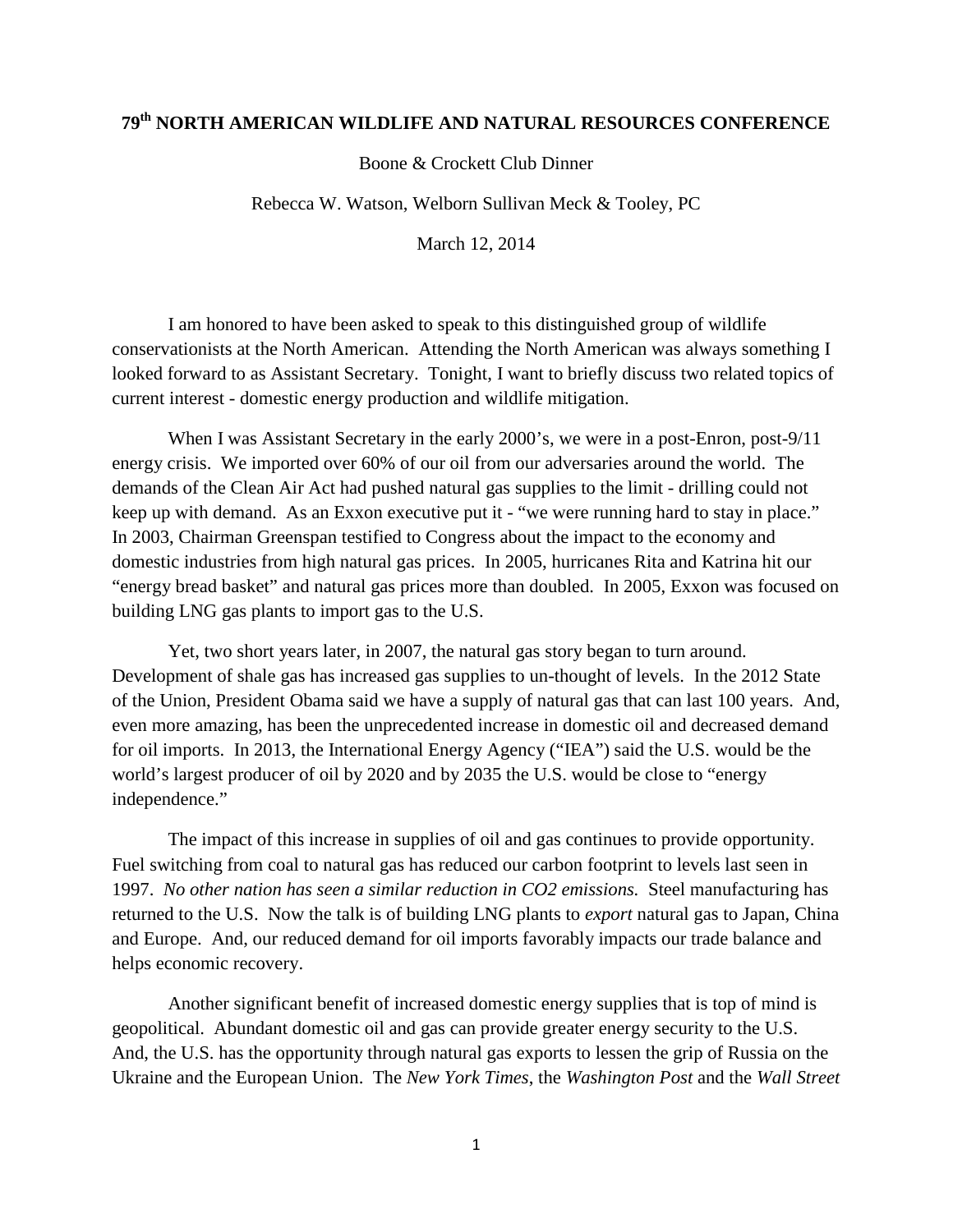*Journal* all agreed on their editorial pages that the U.S. should exercise this energy export card in the current crisis.

But with all this good news there is a fly in the ointment and that is the campaign by national environmental groups - most prominently the Sierra Club - to stop the production of domestic oil and gas. These abundant new supplies of oil and gas are the result of a long-used stimulation technology - hydraulic fracturing or fracking - marrying up with an offshore technology - horizontal drilling - to release oil and gas from previously un-penetrable shales and tight sands.

Fracking has been turned into a dirty word. Why? While concerns and legitimate questions exist concerning the growth of this technology, hard evidence of harm is less abundant. Moreover, states and EPA are both studying the process and ratcheting up regulations to prevent those concerns from turning into harm. In sum, the environmental concerns raised by oil and gas opponents are being addressed by research and regulation.

The real reason for this campaign? I think groups like the Sierra Club view energy as a "zero sum game." They think that natural gas and oil at lower prices will reduce the cost competitiveness and use of renewable energy. Less oil and natural gas – more renewables.

I think that is short-sighted for one important reason, *scale*. First, the IEA expects world energy demand to *grow by 40%* in 2030. Second, IEA predicts that *fossil fuels* (coal, oil and natural gas) will continue to supply *80%* of world energy demand through this period. Despite impressive growth of wind and solar facilities around the world – these sources only supply less than 1% of world energy supply. (Here in the U.S. wind and solar provide 3% of energy supply.) We will need all the energy - renewable and conventional - that we can get in the next 15-20 years. Simplistic campaigns to ban fracking or more sophisticated campaigns, as we see here in Colorado, to give local government the constitutional tool to ban fracking are simply bad policy.

For wildlife professionals, domestic energy development brings impacts: habitat loss or fragmentation, noise, light, or human activity that can disrupt and displace wildlife, and impacts to air and water that can reduce habitat effectiveness. The good news is that we have state and federal statutes and regulations and the National Environmental Policy Act ("NEPA") process to avoid and mitigate those risks.

And, I am here to tell you there is no "*immaculate conception*" of energy. All energy, whether renewable or fossil has impacts on habitat and wildlife. For example, a concentrated solar power tower plant that just went into operation in California in February 2014 covers *3500 acres* of BLM public land with *300,000* large mirrors. The project impacts the listed desert tortoise, and more recently has been in the news for solar flux burning birds on the wing. This year saw the first fine - \$1 million - against a Wyoming wind farm for the "take" of eagles. Oil and gas development has more familiar habitat impacts, but an important positive of horizontal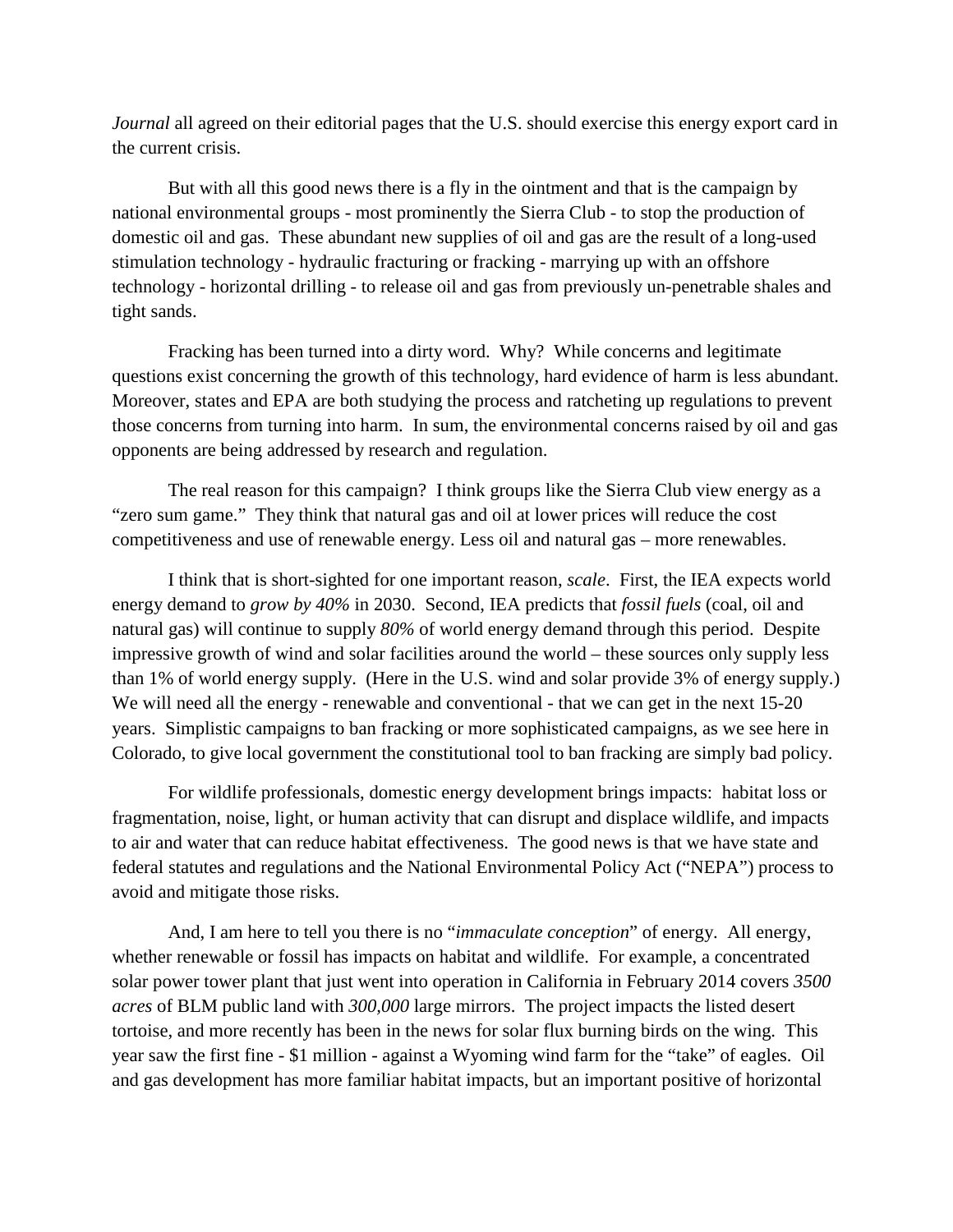drilling is the ability to drill multiple wells in many directions from one well pad - reducing surface impacts, fragmentation and adding siting flexibility.

A top policy priority of President Obama's 2008 campaign, which continues into his second term, is energy policy. In 2008, he stated he wants to "transform" American energy. Accordingly, the Obama administration has been a tireless promoter of renewable energy and the new transmission required to transport that energy. In 2012, in Executive Order 13604, the President ordered an "unprecedented" government-wide focus on energy infrastructure permitting to make federal permitting of critical energy infrastructure more efficient.

But to make energy transformation work, the President knows he needs to address impacts to landscapes and wildlife. The President has directed a government-wide effort to improve mitigation policy. The purpose of this effort is to move to strategic, regional mitigation that:

- Provides predictability to project development
- Facilitates landscape-scale mitigation
- Facilitates interagency mitigation plans
- Ensures accountability and long-term effectiveness

Not surprising, the US Department of the Interior, with its wildlife, lands and minerals management responsibilities has taken the lead on this presidential initiative. In October 2013, Secretary Jewell issued her first Secretarial Order, "Improving Mitigation Policies and Practices." It directed an approach to mitigation focused on key conservation priorities at a landscape scale; early project planning for mitigation; transparency; and durable mitigation. A report on this policy development effort was required in 90-days. Word on the street is that the Secretary will announce a draft of the product soon, perhaps as early as this week.

So what do we know about this policy and what are its pluses and minuses? **First**, big picture, the regional mitigation policy will require agencies to place project-specific mitigation needs within the larger context of regional mitigation goals. It will encourage off-site or "inkind, out of place" mitigation when it best serves regional mitigation goals instead of the current project-specific, patchwork of mitigation efforts. This approach makes good policy sense to me.

With a well thought-out regional mitigation plan, developed in *cooperation* with state and federal agencies and private land owners, mitigation efforts can be directed to where mitigation will do the most good. The Western Governors Association Crucial Habitat Assessment Tool, the USFWS ECOS and IPAC GIS-based mapping tools and the forum provided by Interior's Landscape Conservation Cooperatives can foster the cooperative planning to support regional mitigation.

**Second**, as far as the source for this new policy, the policy builds on several past efforts that include a Bush-era off-site mitigation policy for the Jonah Oil & Gas Field in Wyoming. Before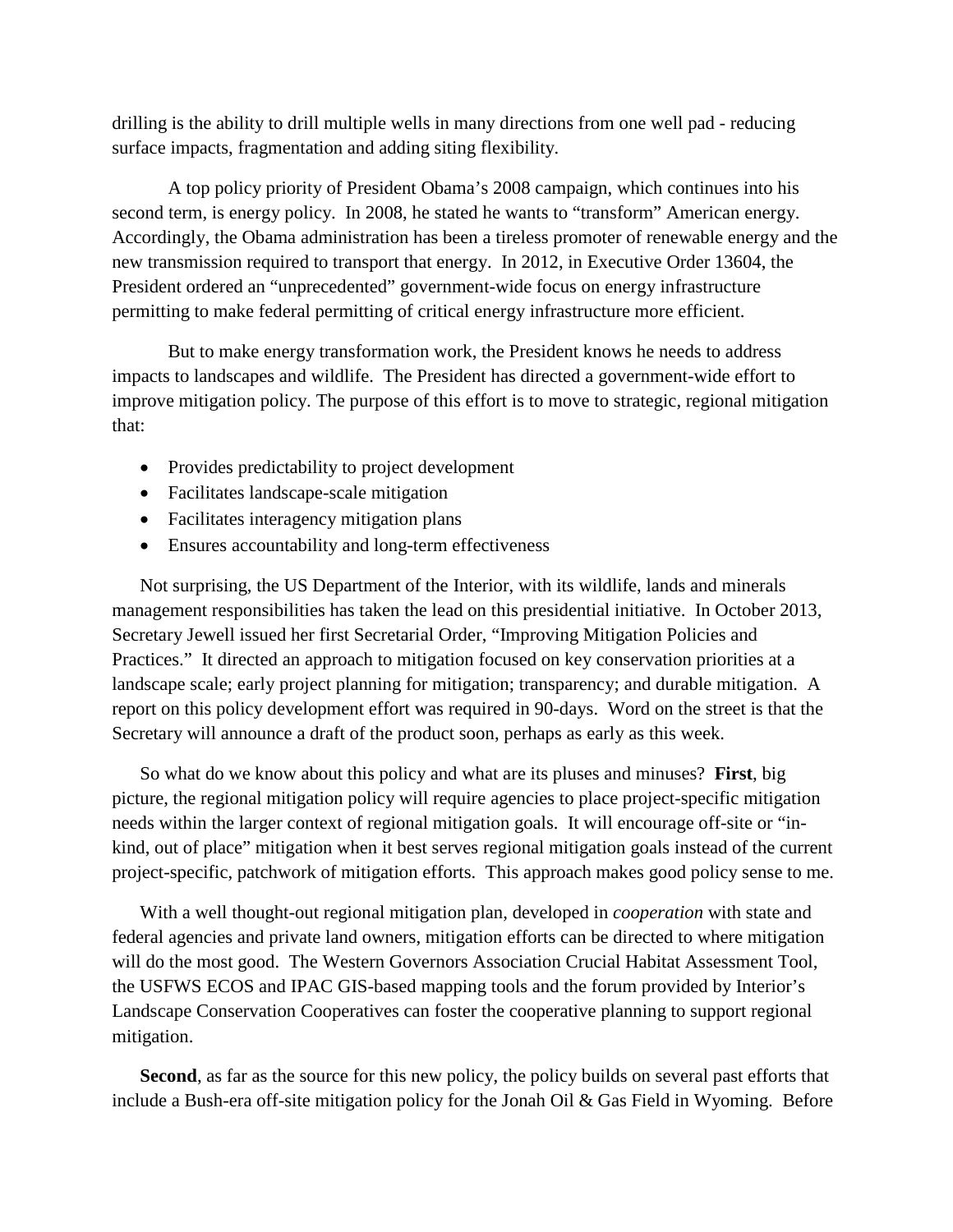then, BLM preferred on-site mitigation and was unsure of their authority to accept in-lieu fees. Policies were changed to allow the Bureau to accept fees for off-site mitigation. And, more recently, the policy builds on Secretary Salazar's "Smart from the Start" off-shore wind siting policy, his 2010 Master Leasing Plans for oil and gas and the 2012 Solar PEIS that created solar zones.

What those Salazar-era efforts have in common is a goal to turn energy project siting from an *applicant-driven* process to one where the Interior Department, before or at the start of project planning and at a fairly fine level of detail, identifies areas suitable for development because of "low or relatively low natural and cultural resources conflicts." Areas with high value for those resources are put off limits.

This sounds good in theory, but there could be problems. Why? The government doesn't have all the information and this planning is subject to traditional political pressures.

Two examples that illustrate these problems follow. First, before 2007, a lot of areas around the U.S. would have looked like they had little potential for oil and gas and more value for wildlife habitat without a negative impact on domestic energy supply. Now, thanks to fracking and horizontal drilling, that equation would be different—what was low value for energy then is now high value. But, at the time, the government would have lacked the necessary information to make a good decision.

Second, in the case of the Solar PEIS which identified "go" and "no-go" areas, the green groups lobbied hard against the solar industry's interest for solar zones in several areas. These groups generally succeeded in getting these promising areas for solar development excluded from the solar zones. No matter when the government does planning, these historic pressures between the energy industry and environmental groups will be in play. The transparency of the regional mitigation process could be an important antidote to these concerns - if it is truly "transparent" and allows for the input of the public.

**Third**, the policy also calls for use of banking, off-site mitigation, in-lieu fee arrangements and for mitigation to be developed early in the project permitting process to "promote permit efficiencies and financial predictability." I think considering mitigation early in the process is good and that if done right it can provide needed predictability for project financing. The Migratory Bird Treaty Act, Bald & Golden Eagle Protection Act and the Endangered Species Act and any required mitigation under those acts are big unknowns. Mitigation requirements introduce uncertainty that can frighten project financiers because these demands typically appear late in the permitting process as the project is moving closer to financing. So the earlier that mitigation can be discussed, the better for project planning and financing.

In-lieu fees, where a project developer provides funding for mitigation is attractive to developers. You write a check and have no further obligation to implement or monitor mitigation - you get on with your job of developing energy.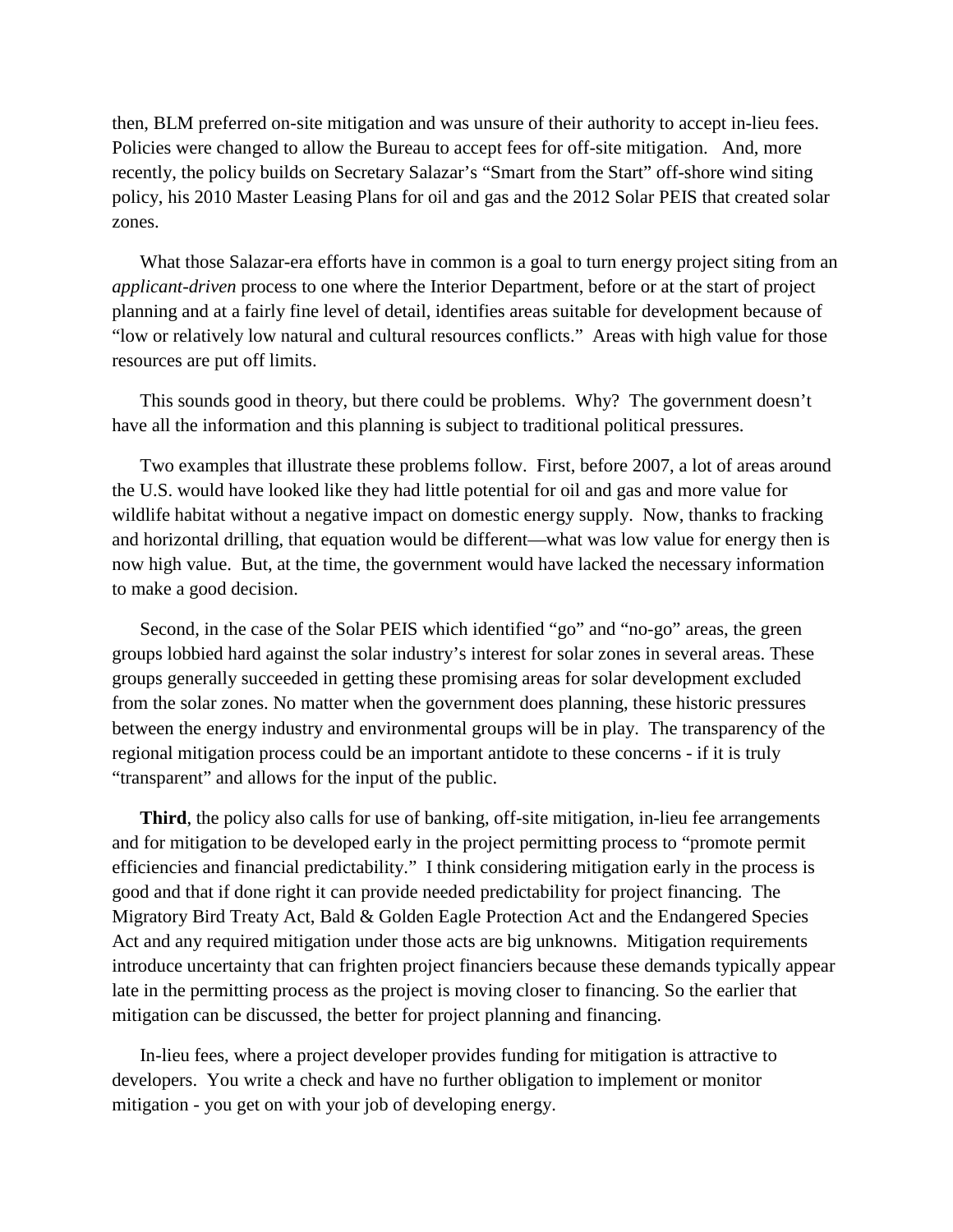A possible negative to in-lieu payments is the opportunity for agency "*extortion*" of the project developer. Extortion is a loaded word, but the reality is that permitting agencies have significant leverage over project developers. State and federal permitting agencies are living in an era of "too much to do" without sufficient budget support and their agency mission is wildlife or resource protection - not energy. The imagined "deep pockets" of a private energy developer may encourage exorbitant demands or agency wish-list fulfillment that exceeds reasonable mitigation for project impacts. Transparency, metrics and evidenced-based mitigation demands that fit into a regional strategy should address this concern.

In sum, regional mitigation offers a new opportunity to address the impacts from energy development, but it will depend on the participation and watch-dogging of groups like the Boone & Crockett Club, Sportsman Council and AWCP. Will this new policy fulfill its promise of science-based mitigation *that matters* or will it simply become another avenue for the back and forth between environmental groups and industry with the agencies the tug-rope they pull?

With some creative thinking from, and the influence of, these sportsman organizations, I think value can be added to the administration's regional mitigation policy and ensure *strategic conservation*, particularly in the context of private land conservation easements.

How about ideas like this:

- Conservation easements getting extra value for being in the right place
- Requiring conservation easements to have active management for conservation values
- Conservation easements with public access components

I looked back at the early history of the Boone & Crockett Club as described in John F. Reiger's book, "*American Sportsmen and the Origins of Conservation*," and was struck by the Club's remarkable effectiveness in accomplishing its inaugural goals of stopping the wanton slaughter of wildlife, preventing the commercialization Yellowstone area and protecting public domain forest lands. The Club accomplished the creation of the North American Model, Yellowstone National Park and the U.S. Forest Reserves, in the space of a few years.

As a policy-maker, I was interested in the "how." First, the Club had a clear focus and did not allow the Club to get side-tracked on other important issues that were not their goals. Second, the Club used the power and prestige of their members to best effect. In some cases, wining and dining notables at a private club where they had a "trapped" audience for their policy prescriptions, or in other cases sending in a respected member to "turn" the Secretary of the Department of Interior. Third, they used the media in a smart campaign to achieve their goals. George Bird Grinnell as editor of *Forest & Stream*, then a weekly magazine, consistently beat the drum and aroused the public to support the Club's mission. Finally, the Club was persistent in the face of opposition, refusing to give into defeat. Or as Theodore Roosevelt so vividly put it, *"the credit belongs to the man who is actually in the arena . . . who strives valiantly; who errs*